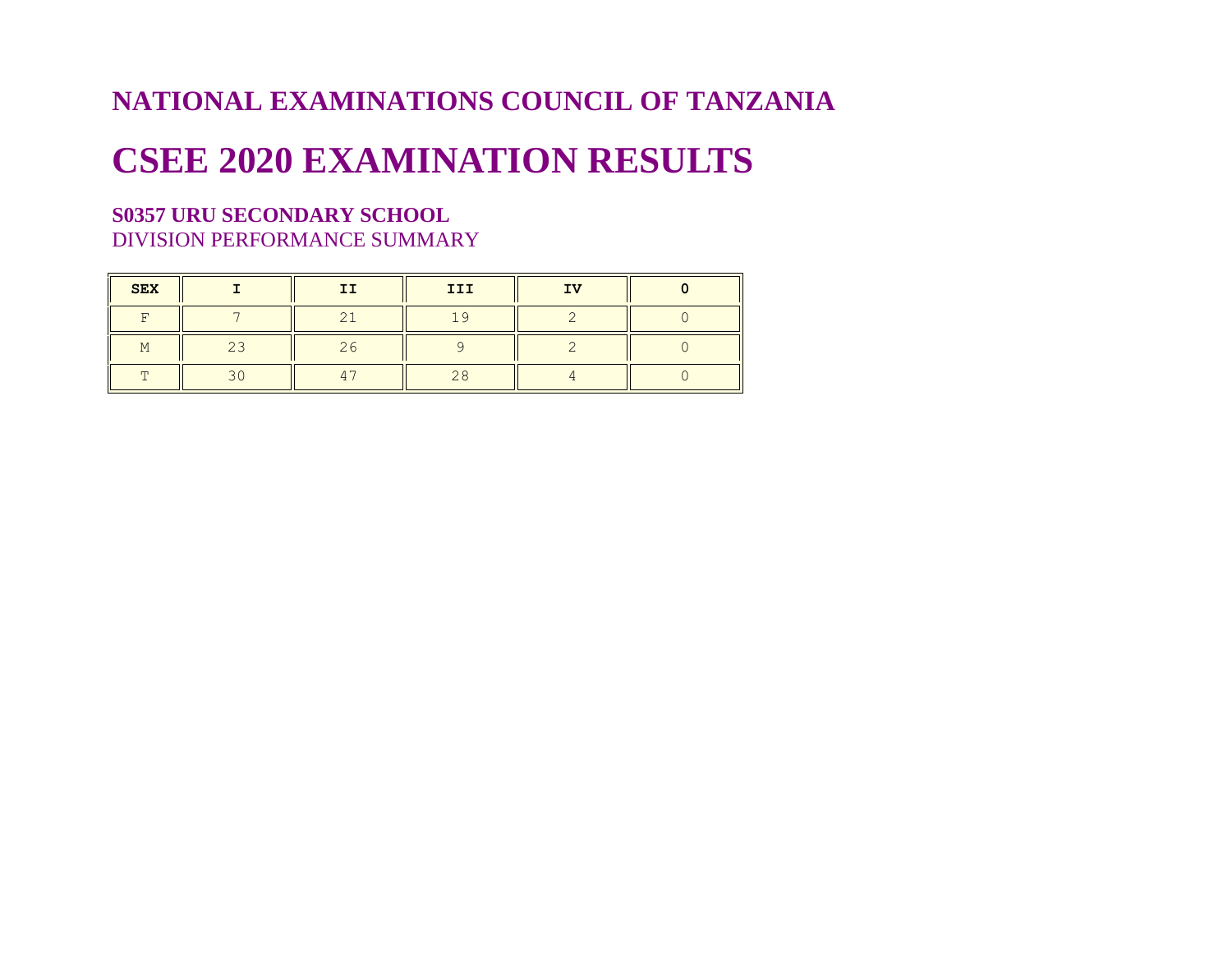| <b>CNO</b>                            | <b>SEX</b> | <b>AGGT</b> |                | DIV DETAILED SUBJECTS                                                                                                      |
|---------------------------------------|------------|-------------|----------------|----------------------------------------------------------------------------------------------------------------------------|
| S0357/0001 AGNESS EVOD LYAMUYA        | F          | 32          |                | IV   CIV - 'F' HIST - 'F' GEO - 'F' KISW - 'D' ENGL - 'D' LIT ENG - 'D' BIO - 'F' B/MATH - 'F'                             |
| IS0357/0002 ANGEL JOHN CHONJO         | F          | 20          | $\mathbf{H}$   | ICIV - 'C' HIST - 'C' GEO - 'C' KISW - 'B' ENGL - 'C' LIT ENG - 'C' BIO - 'D' B/MATH - 'D' COMM - 'C' B/KEEPING - 'C'      |
| S0357/0003 BLANDINA WILLIAM MASAWE    | F          | 24          |                | III   CIV - 'C' HIST - 'D' GEO - 'D' KISW - 'C' ENGL - 'C' LIT ENG - 'D' BIO - 'D' B/MATH - 'D' COMM - 'C' B/KEEPING - 'D' |
| IS0357/0004 CONSLATA TABUYA MWITA     | F          | 22          |                | 'III   CIV - 'C' HIST - 'D' GEO - 'D' KISW - 'C' ENGL - 'B' LIT ENG - 'D' CHEM - 'C' BIO - 'C' B/MATH - 'D'                |
| S0357/0005 COSTANSIA FELIGISM MOSHA   | F          | 19          | $\mathbf{II}$  | ICIV - 'C' HIST - 'C' GEO - 'D' KISW - 'B' ENGL - 'B' LIT ENG - 'C' BIO - 'C' B/MATH - 'D' COMM - 'D' B/KEEPING - 'C'      |
| S0357/0006 DAMARIS WILLIAM MDOE       | F          | 25          | HI.            | CIV - 'C' HIST - 'D' GEO - 'D' KISW - 'C' ENGL - 'C' LIT ENG - 'D' BIO - 'D' B/MATH - 'F'                                  |
| S0357/0007 DEVOTHA PHILIP KARIA       | F          | 23          | $\mathbf{III}$ | llCIV - 'D' HIST - 'F' GEO - 'C' KISW - 'C' ENGL - 'B' LIT ENG - 'C' BIO - 'D' B/MATH - 'D'                                |
| S0357/0008 EMANUELA FAUSTINI MASSAWE  | F          | 19          | $\mathbf{H}$   | CIV - 'C' HIST - 'C' GEO - 'C' KISW - 'B' ENGL - 'B' LIT ENG - 'C' BIO - 'C' B/MATH - 'F'                                  |
| S0357/0009 ESTER PROSPER STEVEN       | F          | 25          | $\mathbf{III}$ | l CIV - 'D' HIST - 'F' GEO - 'D' KISW - 'C' ENGL - 'C' LIT ENG - 'C' BIO - 'D' B/MATH - 'D'                                |
| S0357/0010 FARAJA JOHN LYIMO          | F          | 20          | $\mathbf{H}$   | I CIV - 'C' HIST - 'C' GEO - 'C' KISW - 'C' ENGL - 'B' LIT ENG - 'C' BIO - 'C' B/MATH - 'D' COMM - 'C' B/KEEPING - 'D'     |
| S0357/0011 FELISTER JOHN KESSY        | F          | 25          |                | <u>III   CIV - 'C' HIST - 'D' GEO - 'D' KISW - 'C' ENGL - 'C' LIT ENG - 'D' BIO - 'D' B/MATH - 'F'</u>                     |
| IS0357/0012 FRIDEBALDA_NOVATUS URASSA | F          | 21          |                | " CIV - 'C' HIST - 'C' GEO - 'C' KISW - 'C' ENGL - 'C' PHY - 'D' CHEM - 'C' BIO - 'C' COMP STUD - 'C' B/MATH - 'C          |
| S0357/0013 GEMA FESTO NYAKI           | F          | 25          | <b>III</b>     | lciv - 'C' Hist - 'D' Geo - 'D' Kisw - 'C' Engl. - 'C' Lit eng - 'D' Bio - 'D' B/MATH - 'F'                                |
| S0357/0014 GETRUDA THEOTIM KISSIMA    | F          | 20          | $\mathbf{H}$   | 'ICIV - 'C' HIST - 'C' GEO - 'C' KISW - 'C' ENGL - 'B' LIT ENG - 'C' CHEM - 'C' BIO - 'C' B/MATH - 'D                      |
| S0357/0015 GLADIS DICKSON KESSY       | F          | 19          | $\mathbf{II}$  | <u>  CIV - 'C' HIST - 'D' GEO - 'C' KISW - 'B' ENGL - 'B' LIT ENG - 'C' PHY - 'D' CHEM - 'C' BIO - 'C' B/MATH - 'D'</u>    |
| S0357/0016 GLADNESS EMILY MSEKE       | F          | 15          |                | l CIV - 'B' HIST - 'C' GEO - 'C' KISW - 'A' ENGL - 'A' LIT ENG - 'C' PHY - 'D' CHEM - 'C' BIO - 'B' B/MATH - 'C'           |
| S0357/0017 GLORY FIDELS MSAKI         | F          | 24          | $\mathbf{III}$ | llCIV - 'C' HIST - 'D' GEO - 'D' KISW - 'C' ENGL - 'C' LIT ENG - 'C' BIO - 'D' B/MATH - 'D' COMM - 'D' B/KEEPING - 'D'     |
| S0357/0018 GLORY PETRO MALLYA         | F          | 25          | -III           | llCIV - 'C' HIST - 'F' GEO - 'D' KISW - 'C' ENGL - 'C' LIT ENG - 'C' BIO - 'D' B/MATH - 'F'                                |
| S0357/0019 GLORY VALENTIN MALLYA      | F          | 29          |                | IV   CIV - 'D' HIST - 'F' GEO - 'F' KISW - 'C' ENGL - 'C' LIT ENG - 'D' BIO - 'F' B/MATH - 'F'                             |
| S0357/0020 GLORY STANLEY MUSHI        | F.         | 19          |                | II   CIV - 'B' HIST - 'B' GEO - 'C' KISW - 'C' ENGL - 'B' LIT ENG - 'D' BIO - 'C' B/MATH - 'F'                             |
| S0357/0021 HELLENA LEOTEL KIWALE      | F          | 20          | $\mathbf{H}$   | CIV - 'C' HIST - 'C' GEO - 'C' KISW - 'C' ENGL - 'B' LIT ENG - 'C' BIO - 'C' B/MATH - 'F'                                  |
| S0357/0022 HOSIANA NOE MBISE          | F          | 24          | $\mathbf{III}$ | llCIV - 'C' HIST - 'C' GEO - 'D' KISW - 'C' ENGL - 'C' LIT ENG - 'D' BIO - 'D' B/MATH - 'F'                                |
| S0357/0023 IRENE HYASINT MUSHI        | F          | 19          | $\mathbf{H}$   | I CIV - 'C' HIST - 'D' GEO - 'D' KISW - 'B' ENGL - 'B' LIT ENG - 'C' CHEM - 'C' BIO - 'C' B/MATH - 'C'                     |
| S0357/0024 IRENE PETER MSAFIRI        | F          | 23          | $\mathbf{III}$ | llCIV - 'C' HIST - 'C' GEO - 'C' KISW - 'C' ENGL - 'C' LIT ENG - 'D' BIO - 'D' B/MATH - 'F'                                |
| S0357/0025 JANETH BERNARD KIWALE      | F          | 21          | $\mathbf{u}$   | I CIV - 'C' HIST - 'C' GEO - 'C' KISW - 'C' ENGL - 'C' LIT ENG - 'C' BIO - 'C' B/MATH - 'D' COMM - 'C' B/KEEPING - 'C'     |
| S0357/0026 JOAN PROSPER MUNUO         | F          | 15          |                | l CIV - 'C' HIST - 'C' GEO - 'C' KISW - 'A' ENGL - 'A' LIT ENG - 'B' PHY - 'C' CHEM - 'B' BIO - 'C' B/MATH - 'C'           |
| S0357/0027 JOSEPHA CALIST ANTONY      | F          | 25          |                | <u>III   CIV - 'C' HIST - 'D' GEO - 'D' KISW - 'C' ENGL - 'C' LIT ENG - 'D' BIO - 'D' B/MATH - 'F'</u>                     |
| S0357/0028 JUDITH EDES SHIRIMA        | F          | 21          | $\mathbf{II}$  | ICIV - 'C' HIST - 'D' GEO - 'C' KISW - 'C' ENGL - 'B' LIT ENG - 'C' BIO - 'C' B/MATH - 'D'                                 |
| S0357/0029 JULIETH JUVENARY MINDE     | F          | $20\degree$ |                | II CIV - 'C' HIST - 'C' GEO - 'D' KISW - 'B' ENGL - 'C' LIT ENG - 'C' CHEM - 'C' BIO - 'C' B/MATH - 'D'                    |
| S0357/0030 LEVINA REVOCATUS OSOKI     | F          | 19          | $\mathbf{H}$   | l CIV - 'C' HIST - 'C' GEO - 'C' KISW - 'B' ENGL - 'B' LIT ENG - 'C' CHEM - 'C' BIO - 'C' B/MATH - 'D'                     |
| S0357/0031 LIGHTNESS JOHN SANGA       | F          | 17          |                | l CIV - 'B' HIST - 'C' GEO - 'C' KISW - 'B' ENGL - 'A' LIT ENG - 'C' PHY - 'X' CHEM - 'C' BIO - 'C' B/MATH - 'D'           |
| S0357/0032MARIAM YUSUPH SAMBAI        | F          | 23          | Ш              | llCIV - 'C' HIST - 'C' GEO - 'D' KISW - 'C' ENGL - 'C' LIT ENG - 'D' BIO - 'C' B/MATH - 'F'                                |
| S0357/0033 MERCY TRUST SOI            | F          | 13          |                | l CIV - 'C' HIST - 'C' GEO - 'B' KISW - 'A' ENGL - 'A' LIT ENG - 'B' PHY - 'C' CHEM - 'B' BIO - 'B' B/MATH - 'C'           |
| S0357/0034 MILDRED GODLESS ULIKI      | F          | 25          | Ш              | lciv - 'C' Hist - 'D' GEO - 'D' KISW - 'C' ENGL - 'C' LIT ENG - 'D' BIO - 'D' B/MATH - 'F'                                 |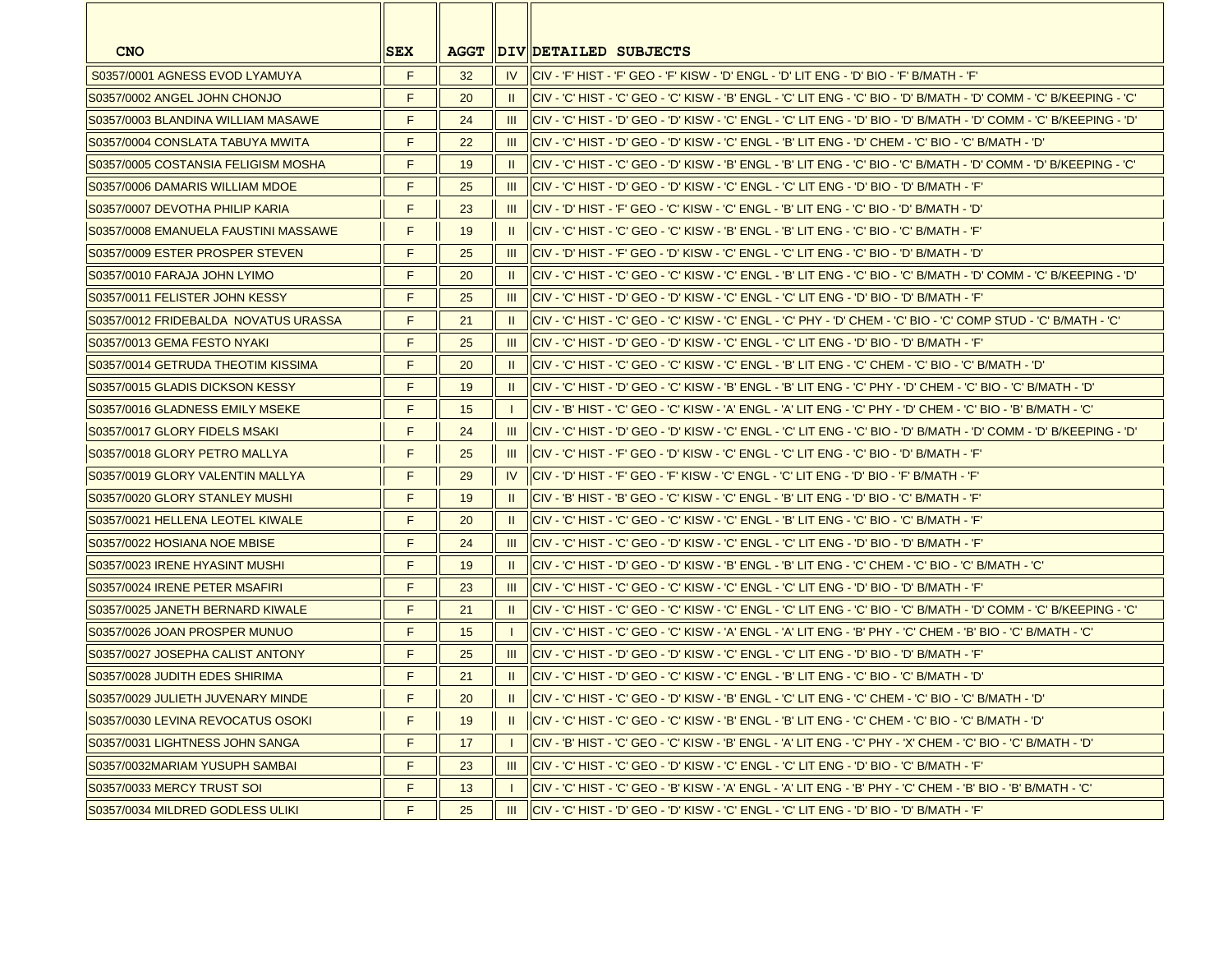| S0357/0035 MWAJAB ALLY KIBAJA         | F | 25                       |                | III   CIV - 'D' HIST - 'D' GEO - 'D' KISW - 'C' ENGL - 'C' LIT ENG - 'D' BIO - 'C' B/MATH - 'F' COMM - 'D' B/KEEPING - 'D'      |
|---------------------------------------|---|--------------------------|----------------|---------------------------------------------------------------------------------------------------------------------------------|
| S0357/0036 NANCY NICKSON MNYENYE      | F | 24                       |                | <u>III HCIV - 'C' HIST - 'D' GEO - 'C' KISW - 'C' ENGL - 'C' LIT ENG - 'D' BIO - 'D' B/MATH - 'F' I</u>                         |
| S0357/0037 NAOMI ABEL NKUWI           | F | 19                       | $\mathbf{H}$   | llCIV - 'B' HIST - 'C' GEO - 'C' KISW - 'C' ENGL - 'B' LIT ENG - 'C' CHEM - 'C' BIO - 'C' B/MATH - 'D'                          |
| S0357/0038 NATALIA BARNABA DENEI      | F | 21                       |                | II $\parallel$ CIV - 'C' HIST - 'D' GEO - 'C' KISW - 'C' ENGL - 'B' PHY - 'D' CHEM - 'C' BIO - 'C' COMP STUD - 'D' B/MATH - 'D' |
| S0357/0039 NEEMA GABRIEL JAMES        | F | 18                       | $\mathbf{H}$   | llCIV - 'C' HIST - 'C' GEO - 'C' KISW - 'C' ENGL - 'A' LIT ENG - 'C' PHY - 'D' CHEM - 'C' BIO - 'B' B/MATH - 'C'                |
| S0357/0040 OLIVER ELIA ABIA           | F | 16                       | $\perp$        | llCIV - 'B' HIST - 'C' GEO - 'C' KISW - 'B' ENGL - 'A' LIT ENG - 'C' PHY - 'C' CHEM - 'C' BIO - 'B' B/MATH - 'C'                |
| S0357/0041 PRESHAS SHERAMBIKIA MUNISI | F | 9                        | $\perp$        | lciv - 'A' Hist - 'A' GEO - 'B' KISW - 'A' ENGL - 'A' PHY - 'C' CHEM - 'A' BIO - 'B' COMP STUD - 'B' B/MATH - 'C'               |
| S0357/0042 RAHEL ISAYA SARME          | F | 20                       | $\mathbf{H}$   | ICIV - 'C' HIST - 'C' GEO - 'C' KISW - 'C' ENGL - 'B' LIT ENG - 'C' BIO - 'C' B/MATH - 'C' COMM - 'C' B/KEEPING - 'C'           |
| S0357/0043 RAMLA JANATU NINDI         | F | 19                       | $\mathbf{H}$   | llciv - 'C' Hist - 'C' GEO - 'C' Kisw - 'B' Engl - 'B' Lit Eng - 'C' BiO - 'C' B/MATH - 'D' COMM - 'C' B/KEEPING - 'C'          |
| S0357/0044 REGINA ABEL MINDE          | F | 25                       | <b>III</b>     | ICIV - 'D' HIST - 'D' GEO - 'D' KISW - 'C' ENGL - 'C' LIT ENG - 'D' BIO - 'D' B/MATH - 'D' COMM - 'C' B/KEEPING - 'D'           |
| S0357/0045 RIZIKI LALAITO PAULO       | F | 20                       |                | II   CIV - 'C' HIST - 'D' GEO - 'C' KISW - 'B' ENGL - 'B' LIT ENG - 'C' BIO - 'C' B/MATH - 'F'                                  |
| S0357/0046 SCHOLASTICA ASTER KOMU     | F | 15                       | $\mathbf{1}$   | llCIV - 'C' HIST - 'C' GEO - 'C' KISW - 'A' ENGL - 'A' LIT ENG - 'B' CHEM - 'B' BIO - 'C' B/MATH - 'C'                          |
| S0357/0047 STANCE FRED MASAWE         | F | 19                       |                | <u> II   IICIV - 'C' HIST - 'C' GEO - 'C' KISW - 'B' ENGL - 'B' LIT ENG - 'C' BIO - 'C' B/MATH - 'D'</u>                        |
| S0357/0048 YUKUNDA SOSTENES MOSHI     | F | 23                       |                | III   CIV - 'C' HIST - 'C' GEO - 'D' KISW - 'C' ENGL - 'C' LIT ENG - 'C' BIO - 'D' B/MATH - 'F'                                 |
| S0357/0049 YUSTA STEFANI MASAWE       | F | 25                       | $\mathbf{III}$ | llCIV - 'D' HIST - 'D' GEO - 'D' KISW - 'C' ENGL - 'C' LIT ENG - 'C' BIO - 'D' B/MATH - 'D'                                     |
| S0357/0050 ABRAHAM KASANGA KAPELO     | M | 19                       |                | <u>II     ICIV - 'C' HIST - 'C' GEO - 'C' KISW - 'C' ENGL - 'B' PHY - 'C' CHEM - 'C' BIO - 'B' B/MATH - 'C'</u>                 |
| S0357/0051 ADOLFU EMANUEL MUSHI       | M | 18                       | $\mathbf{H}$   | ICIV - 'B' HIST - 'C' GEO - 'C' KISW - 'B' ENGL - 'B' LIT ENG - 'C' BIO - 'C' B/MATH - 'D'                                      |
| S0357/0052 ALLEN VITALIS TESHA        | M | 26                       |                | IV ICIV - 'C' HIST - 'F' GEO - 'D' KISW - 'C' ENGL - 'C' BIO - 'D' COMP STUD - 'D' B/MATH - 'F'                                 |
| S0357/0053 ALEX HENDRY MOLLEL         | M | 18                       | $\mathbf{H}$   | "ICIV - 'B' HIST - 'C' GEO - 'C' KISW - 'C' ENGL - 'A' BIO - 'C' COMP STUD - 'C' B/MATH - 'D                                    |
| S0357/0054 BERNARD SERAFIN SHAU       | M | $\overline{\phantom{a}}$ |                | ABS ICIV - 'X' HIST - 'X' GEO - 'X' KISW - 'X' ENGL - 'X' BIO - 'X' COMP STUD - 'X' B/MATH - 'X'                                |
| S0357/0055 BRAYSON HILLARY NYAKI      | M | 15                       | $\perp$        | llCIV - 'B' HIST - 'B' GEO - 'C' KISW - 'B' ENGL - 'A' LIT ENG - 'C' PHY - 'C' CHEM - 'C' BIO - 'B' B/MATH - 'D'                |
| S0357/0056 BRAYAN ALBERT MASAWE       | M | 10                       | $\perp$        | ICIV - 'B' HIST - 'C' GEO - 'B' KISW - 'A' ENGL - 'A' PHY - 'C' CHEM - 'A' BIO - 'A' COMP STUD - 'C' B/MATH - 'B'               |
| S0357/0057 BRIAN DAVID NJAU           | M | 14                       |                | liciv - 'C' Hist - 'B' GEO - 'B' Kisw - 'B' ENGL - 'B' PHY - 'C' CHEM - 'A' BIO - 'B' COMP STUD - 'C' B/MATH - 'C'              |
| S0357/0058 CHARLES GEORGE CHARLES     | M | 20                       |                | <u>II   CIV - 'C' HIST - 'C' GEO - 'C' KISW - 'C' ENGL - 'B' LIT ENG - 'C' BIO - 'C' B/MATH - 'D'</u>                           |
| S0357/0059 CHARLES PATRICK SWATI      | M | 19                       |                | II   CIV - 'C' HIST - 'B' GEO - 'C' KISW - 'C' ENGL - 'B' BIO - 'C' COMP STUD - 'C' B/MATH - 'D' COMM - 'C' B/KEEPING - 'C'     |
| S0357/0060 COLLINS EMMANUEL MASSAWE   | M | 18                       | $\mathbf{H}$   | <u>IICIV - 'C' HIST - 'C' GEO - 'C' KISW - 'C' ENGL - 'A' LIT ENG - 'C' BIO - 'B' B/MATH - 'F'</u>                              |
| S0357/0061 COSTANTINE ALBERT URIO     | M | 22                       |                | <u>III   CIV - 'C' HIST - 'D' GEO - 'D' KISW - 'C' ENGL - 'B' LIT ENG - 'C' BIO - 'C' B/MATH - 'F'</u>                          |
| S0357/0062 DANKAN DEOGRATIUS LEMA     | M | 10                       | $\perp$        | llCIV - 'B' HIST - 'B' GEO - 'B' KISW - 'A' ENGL - 'A' PHY - 'C' CHEM - 'A' BIO - 'A' COMP STUD - 'C' B/MATH - 'B'              |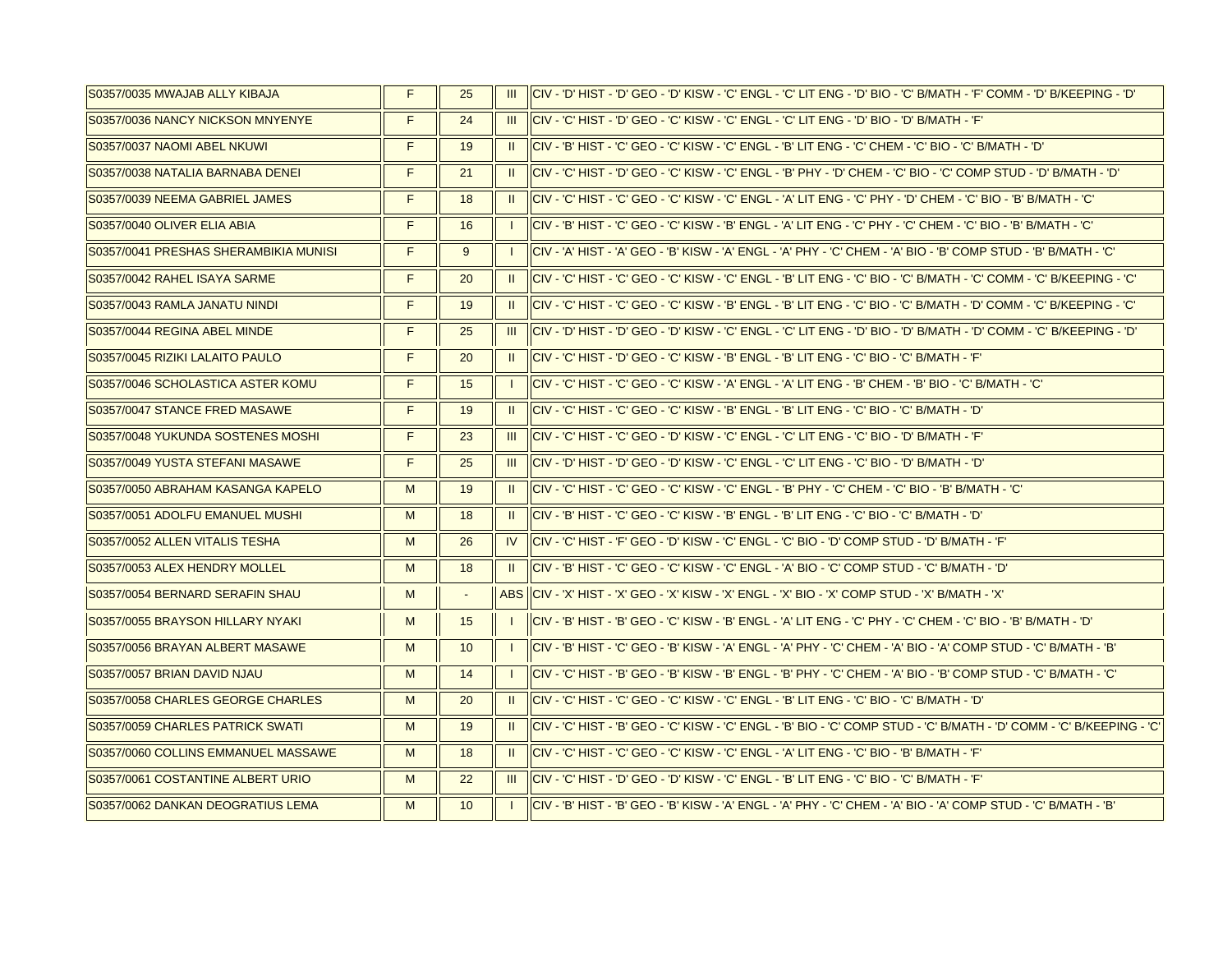| S0357/0063 DANIEL RICHARD MUSHI         | M | 18 |                | ICIV - 'C' HIST - 'C' GEO - 'B' KISW - 'C' ENGL - 'B' PHY - 'D' CHEM - 'C' BIO - 'B' COMP STUD - 'C' B/MATH - 'D'      |
|-----------------------------------------|---|----|----------------|------------------------------------------------------------------------------------------------------------------------|
| S0357/0064 DENIS THOMAS NJAU            | M | 20 | $\mathbf{H}$   | ICIV - 'C' HIST - 'C' GEO - 'C' KISW - 'C' ENGL - 'B' BIO - 'C' B/MATH - 'D' COMM - 'C' B/KEEPING - 'C'                |
| S0357/0065 DEOGRATIUS MARCO MINZI       | M | 8  |                | CIV - 'A' HIST - 'A' GEO - 'B' KISW - 'A' ENGL - 'A' PHY - 'B' CHEM - 'A' BIO - 'A' B/MATH - 'B'                       |
| S0357/0066 DERICK KRISPIN LYIMO         | M | 18 | $\mathbf{H}$   | CIV - 'B' HIST - 'C' GEO - 'C' KISW - 'C' ENGL - 'B' BIO - 'C' COMP STUD - 'D' B/MATH - 'D' COMM - 'B' B/KEEPING - 'C' |
| S0357/0067 DICKSON WILLIAM JOSEPH       | M | 18 |                | llCIV - 'C' HIST - 'B' GEO - 'C' KISW - 'B' ENGL - 'B' LIT ENG - 'C' BIO - 'C' B/MATH - 'D'                            |
| S0357/0068 EDWIN SIXTUS KIWALE          | M | 19 | $\mathbf{H}$   | CIV - 'C' HIST - 'C' GEO - 'C' KISW - 'B' ENGL - 'B' LIT ENG - 'C' BIO - 'C' B/MATH - 'F'                              |
| S0357/0069 ELIA MAGNUS ASSENGA          | M | 21 | $\mathbf{u}$   | l CIV - 'C' HIST - 'D' GEO - 'C' KISW - 'C' ENGL - 'C' LIT ENG - 'C' BIO - 'C' B/MATH - 'D' COMM - 'C' B/KEEPING - 'C' |
| S0357/0070 EMANUEL DAUDI KIMARIO        | M | 19 | $\mathbf{II}$  | llCIV - 'C' HIST - 'D' GEO - 'C' KISW - 'A' ENGL - 'A' BIO - 'C' B/MATH - 'D'                                          |
| IS0357/0071 EMANUEL ROGORO MWITA        | M | 27 | IV.            | "ICIV - 'D' HIST - 'D' GEO - 'F' KISW - 'D' ENGL - 'C' BIO - 'D' B/MATH - 'F' COMM - 'D' B/KEEPING - 'D                |
| S0357/0072 EMANUEL YESAYA DAMBWI        | M | 14 |                | CIV - 'B' HIST - 'A' GEO - 'C' KISW - 'C' ENGL - 'A' PHY - 'C' CHEM - 'B' BIO - 'B' COMP STUD - 'C' B/MATH - 'C'       |
| S0357/0073 EMMANUEL RICHARD KESSY       | M | 24 | III            | ICIV - 'C' HIST - 'D' GEO - 'D' KISW - 'C' ENGL - 'C' BIO - 'C' COMP STUD - 'D' B/MATH - 'F'                           |
| S0357/0074 ERICKSON EDERICK OSCAR       | M | 9  |                | 'ICIV - 'A' HIST - 'B' GEO - 'B' KISW - 'A' ENGL - 'A' PHY - 'C' CHEM - 'A' BIO - 'A' COMP STUD - 'C' B/MATH - 'C      |
| S0357/0075 EUSEBIO JOHN HANHAMBO        | M | 23 | $\mathbf{III}$ | llCIV - 'C' HIST - 'D' GEO - 'C' KISW - 'C' ENGL - 'C' LIT ENG - 'D' BIO - 'C' B/MATH - 'F'                            |
| S0357/0076 EXAVERY STANSILAUS SELESTINE | M | 18 | H.             | CIV - 'B' HIST - 'C' GEO - 'C' KISW - 'C' ENGL - 'B' LIT ENG - 'C' BIO - 'B' B/MATH - 'C' COMM - 'C' B/KEEPING - 'C'   |
| S0357/0077 FREDRICK SOSIYA HAIGARU      | M | 21 | H.             | llCIV - 'C' HIST - 'C' GEO - 'C' KISW - 'C' ENGL - 'C' PHY - 'D' CHEM - 'C' BIO - 'C' B/MATH - 'D'                     |
| S0357/0078 GEORGE ALBERT MSAKI          | M | 16 |                | ICIV - 'C' HIST - 'C' GEO - 'C' KISW - 'B' ENGL - 'B' LIT ENG - 'B' PHY - 'C' CHEM - 'B' BIO - 'B' B/MATH - 'D'        |
| S0357/0079 GEORGE NELSON KILENGA        | M | 14 |                | CIV - 'B' HIST - 'C' GEO - 'B' KISW - 'B' ENGL - 'A' PHY - 'C' CHEM - 'B' BIO - 'B' B/MATH - 'C'                       |
| S0357/0080 GROSSMAN AMANI MOSHI         | M | 17 |                | CIV - 'C' HIST - 'C' GEO - 'C' KISW - 'B' ENGL - 'B' PHY - 'C' CHEM - 'B' BIO - 'B' COMP STUD - 'C' B/MATH - 'C'       |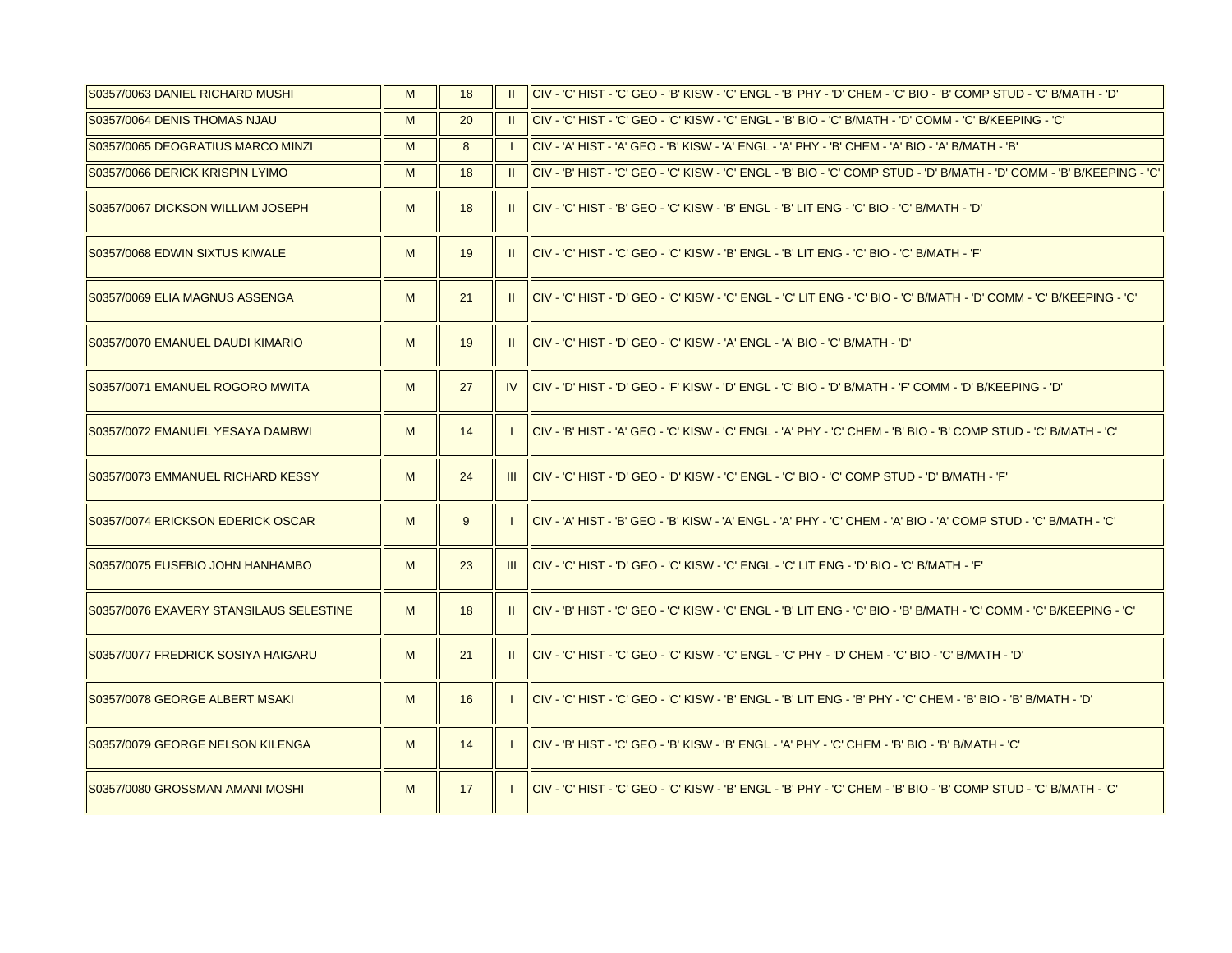| S0357/0081 HENDRY HONEST KIMATH       | M | 21 | $\mathbf{u}$ | llCIV - 'C' HIST - 'C' GEO - 'C' KISW - 'C' ENGL - 'C' LIT ENG - 'C' BIO - 'C' B/MATH - 'F'                              |
|---------------------------------------|---|----|--------------|--------------------------------------------------------------------------------------------------------------------------|
| S0357/0082 HENDRY OTTO LYATUU         | M | 23 | Ш            | lciv - 'C' Hist - 'C' GEO - 'C' Kisw - 'C' ENGL - 'C' BIO - 'D' COMP STUD - 'D' B/MATH - 'F'                             |
| S0357/0083 HELIMERO HERMENEGILD TEMBA | M | 13 |              | llCIV - 'B' HIST - 'B' GEO - 'B' KISW - 'B' ENGL - 'A' LIT ENG - 'B' PHY - 'C' CHEM - 'B' BIO - 'B' B/MATH - 'C'         |
| S0357/0084 JACKSON ROBERT MWANJA      | M | 16 |              | l CIV - 'B' HIST - 'B' GEO - 'C' KISW - 'B' ENGL - 'A' LIT ENG - 'C' BIO - 'C' B/MATH - 'C' COMM - 'C' B/KEEPING - 'C'   |
| S0357/0085JAFARI HASSAN BAGO          | M | 19 | $\mathbf{H}$ | lciv - 'B' HIST - 'C' GEO - 'C' KISW - 'C' ENGL - 'B' LIT ENG - 'C' PHY - 'D' CHEM - 'C' BIO - 'C' B/MATH - 'D'          |
| S0357/0086 JAPHET AFRICAN SWAI        | M | 20 | $\mathbf{u}$ | l CIV - 'C' HIST - 'C' GEO - 'C' KISW - 'C' ENGL - 'B' BIO - 'C' B/MATH - 'D' COMM - 'C' B/KEEPING - 'D'                 |
| S0357/0087 JAPHET KORNELIO SIMON      | M | 17 |              | l CIV - 'C' HIST - 'C' GEO - 'C' KISW - 'B' ENGL - 'B' BIO - 'C' COMP STUD - 'C' B/MATH - 'C' COMM - 'B' B/KEEPING - 'B' |
| S0357/0088 JOSEPHAT ZADOCK ASELLY     | M | 20 | $\mathbf{H}$ | CIV - 'C' HIST - 'C' GEO - 'C' KISW - 'B' ENGL - 'B' LIT ENG - 'D' BIO - 'C' B/MATH - 'D'                                |
| S0357/0089 KELVIN GILBERT PAUL        | M | 24 |              | III   CIV - 'D' HIST - 'D' GEO - 'D' KISW - 'C' ENGL - 'B' LIT ENG - 'D' BIO - 'C' B/MATH - 'F'                          |
| S0357/0090 LOPEZ FRANK KIMARIO        | M | 15 |              | CIV - 'B' HIST - 'B' GEO - 'C' KISW - 'B' ENGL - 'A' CHEM - 'C' BIO - 'B' B/MATH - 'C'                                   |
| S0357/0091 LUCAS GEORGE LUCAS         | M | 19 | $\mathbf{H}$ | lciv - 'b' hist - 'c' geo - 'c' kisw - 'c' engl - 'b' lit eng - 'c' bio - 'c' b/math - 'd'                               |
| S0357/0092 MARKO GODFREY MBOYA        | M | 12 |              | llCIV - 'C' HIST - 'B' GEO - 'B' KISW - 'B' ENGL - 'B' PHY - 'B' CHEM - 'A' BIO - 'A' B/MATH - 'C'                       |
| S0357/0093 MARTIN GEOGE MDOE          | M | 16 |              | llCIV - 'B' HIST - 'C' GEO - 'C' KISW - 'B' ENGL - 'B' LIT ENG - 'B' BIO - 'B' B/MATH - 'C'                              |
| S0357/0094 MICHAEL GIDION SAKAYA      | M | 21 | $\mathbf{H}$ | lclv - 'C' HIST - 'C' GEO - 'C' KISW - 'C' ENGL - 'C' LIT ENG - 'C' BIO - 'C' B/MATH - 'F'                               |
| S0357/0095MOHAMED NASSIB MARIKI       | M | 24 |              | III   CIV - 'C' HIST - 'D' GEO - 'D' KISW - 'C' ENGL - 'B' BIO - 'C' B/MATH - 'F'                                        |
| S0357/0096 NELSON KALAGHE MWABA       | M | 20 | $\mathbf{H}$ | llCIV - 'C' HIST - 'C' GEO - 'C' KISW - 'B' ENGL - 'C' BIO - 'C' COMP STUD - 'C' B/MATH - 'D' COMM - 'C' B/KEEPING - 'C' |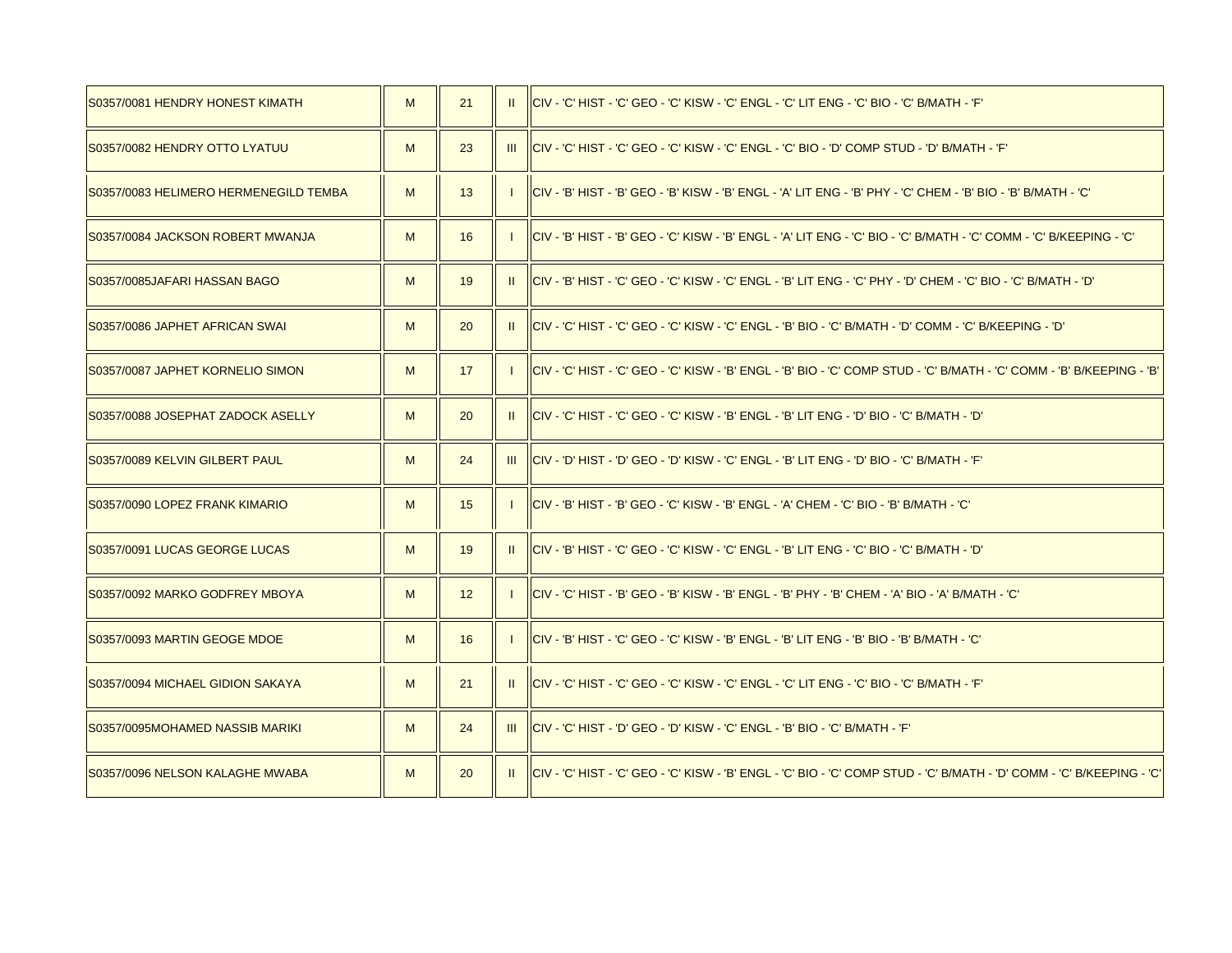| S0357/0097 NICHOLOUS HHAYUMA NICHOLOUS | M | 16 |              | llCIV - 'B' HIST - 'C' GEO - 'C' KISW - 'B' ENGL - 'A' LIT ENG - 'C' BIO - 'B' B/MATH - 'F'                             |
|----------------------------------------|---|----|--------------|-------------------------------------------------------------------------------------------------------------------------|
| IS0357/0098 NOVATUS SYLISTER NYAKI     | M | 13 |              | ICIV - 'B' HIST - 'B' GEO - 'B' KISW - 'B' ENGL - 'A' LIT ENG - 'B' BIO - 'B' B/MATH - 'C' COMM - 'B' B/KEEPING - 'C'   |
| S0357/0099 NURDIN KIDO REHANI          | M | 17 |              | ICIV - 'C' HIST - 'C' GEO - 'C' KISW - 'C' ENGL - 'A' PHY - 'C' CHEM - 'C' BIO - 'B' COMP STUD - 'B' B/MATH - 'D'       |
| IS0357/0100 RAHIMAN IBRAHIM MASSAWE    | M | 22 |              | <u>III   IICIV - 'C' HIST - 'C' GEO - 'C' KISW - 'C' ENGL - 'C' BIO - 'C' COMP STUD - 'D' B/MATH - 'F'</u>              |
| IS0357/0101 RAMADHANI SWAIBU MSUYA     | M | 12 |              | llCIV - 'B' HIST - 'B' GEO - 'B' KISW - 'B' ENGL - 'B' PHY - 'B' CHEM - 'A' BIO - 'A' COMP STUD - 'C' B/MATH - 'B'      |
| S0357/0102 REGAN WILLIAM MASSAWE       | M | 18 | H.           | ICIV - 'C' HIST - 'B' GEO - 'C' KISW - 'B' ENGL - 'B' BIO - 'C' COMP STUD - 'D' B/MATH - 'C' COMM - 'C' B/KEEPING - 'C' |
| S0357/0103 SETH GODSON MLAVI           | M | 9  |              | llCIV - 'B' HIST - 'B' GEO - 'B' KISW - 'A' ENGL - 'A' PHY - 'B' CHEM - 'A' BIO - 'A' B/MATH - 'A'                      |
| IS0357/0104 STEVEN HASAN RASHID        | M | 16 |              | l CIV - 'C' HIST - 'C' GEO - 'C' KISW - 'A' ENGL - 'A' LIT ENG - 'C' PHY - 'C' CHEM - 'C' BIO - 'B' B/MATH - 'C'        |
| S0357/0105 TOMI ALEX MALODA            | M | 18 | $\mathbf{H}$ | "ICIV - 'C' HIST - 'C' GEO - 'C' KISW - 'B' ENGL - 'B' PHY - 'D' CHEM - 'C' BIO - 'B' COMP STUD - 'D' B/MATH - 'D       |
| IS0357/0106 TUMAIN DANIEL SAMWEL       | M | 17 |              | l CIV - 'C' HIST - 'C' GEO - 'C' KISW - 'B' ENGL - 'A' PHY - 'C' CHEM - 'C' BIO - 'B' COMP STUD - 'C' B/MATH - 'C'      |
| S0357/0107 VENANCE VITALIS MCHAU       | M | 20 | $\mathbf{u}$ | CIV - 'C' HIST - 'C' GEO - 'C' KISW - 'C' ENGL - 'B' BIO - 'C' COMP STUD - 'C' B/MATH - 'F'                             |
| S0357/0108 VICENT BENJAMIN MWANGWALA   | M | 19 |              | llCIV - 'C' HIST - 'C' GEO - 'C' KISW - 'C' ENGL - 'A' LIT ENG - 'C' BIO - 'C' B/MATH - 'F'                             |
| S0357/0109 VICTORIOUS FAUSTIN MANGULA  | M | 22 | -III         | ICIV - 'C' HIST - 'D' GEO - 'C' KISW - 'C' ENGL - 'C' BIO - 'C' COMP STUD - 'C' B/MATH - 'D'                            |
| S0357/0110 WOLGAN FRANK MUSHI          | M | 22 | -III         | lciv - 'C' Hist - 'D' GEO - 'C' KISW - 'C' ENGL - 'B' LIT ENG - 'X' BIO - 'C' B/MATH - 'D' COMM - 'D' B/KEEPING - 'D'   |